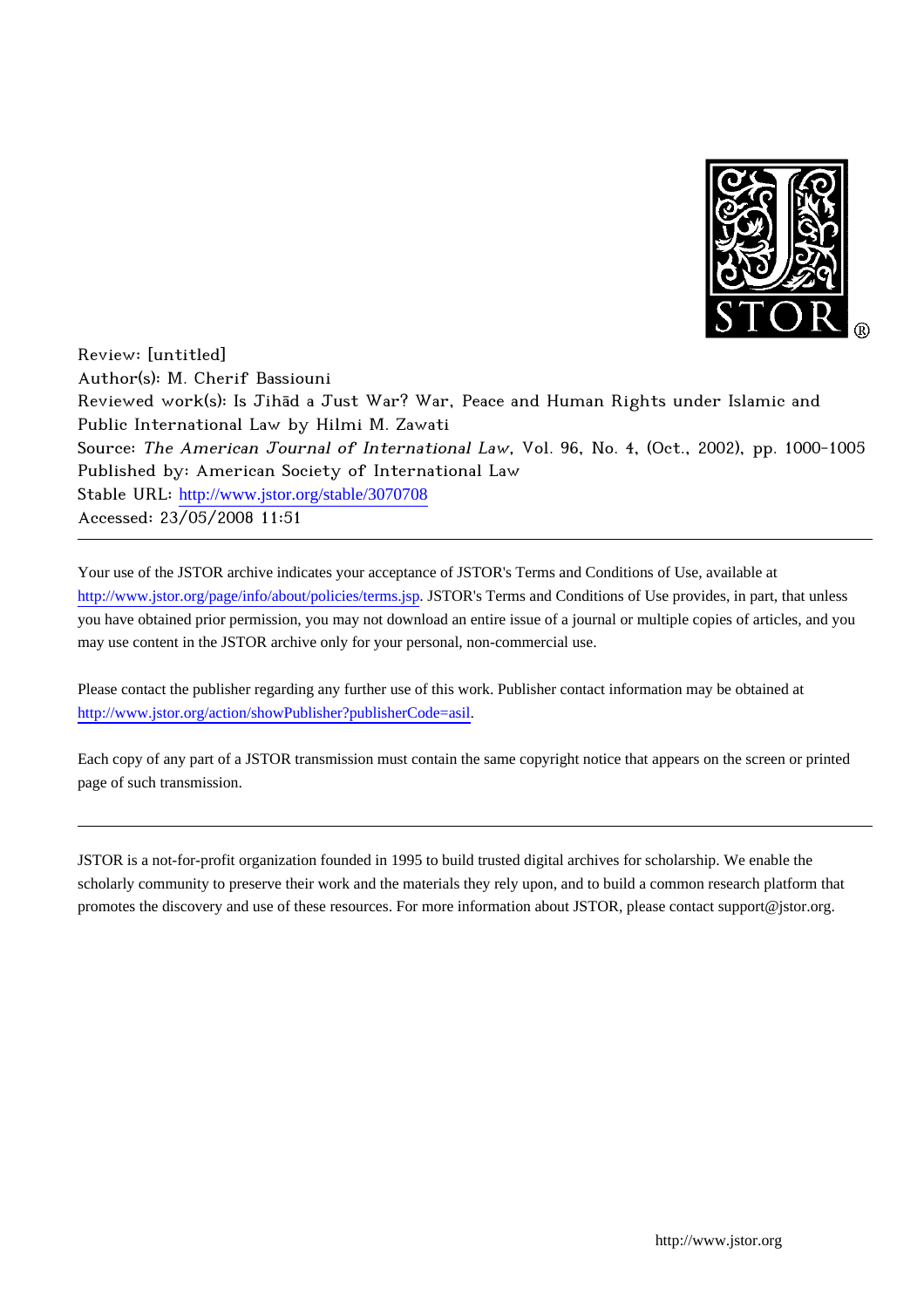**Elsewhere,"' Koskenniemi has discussed international law as "a structure of argumentative moves**  and positions" (p. 1)-a notion that could, I sup**pose, be as plausibly applied to domestic law, too (though it would bring scant comfort to those in prison, who might well wonder why they were languishing there). In the epilogue, Koskenniemiwho uses the term "formalism" to refer to the ideal of the rule of law-expresses some anxiety over the conclusion that this ideal cannot be properly captured or explained in any legal theory such as his. Koskenniemi's further response is to argue that in spite of the realists' assault on the conception of the rule of law, what he calls a**  "culture of formalism" remains possible-that is, **"a culture of resistance to power, a social practice of accountability, openness, and equality whose status cannot be reduced to the political positions of any one of the parties whose claims are treated within it" (p. 500). I do not find his argument here at all easy to follow, and its presentation would have been much improved by relating it to some concrete examples. But the basic idea, as I understand it, is that there is merit in analyzing specific problems in terms of general or universal rules even if what is involved is the pursuit of an ideal that will never be fully realized. Moreover, the value derives from bringing into focus defects in the analysis: "[W]hat is it that we lack? The ability to articulate this lack, and to do this in univer**sal terms, is what the culture of formalism provides" **(p. 506). It seems to me, however, that in putting forward this very difficult thesis, Koskenniemi has too readily conceded victory to the realists. It is, to me, simply ridiculous to suppose that they have somehow demonstrated the vacuity of the idea that the conduct of individuals and groups can be restrained through the disinterested application of general rules. But the basic idea of treating commitment to the rule of law as a cultural phenomenon is attractive, and it may well be that in the absence of such a culture, law-as**  understood in European society-is simply im**possible.** 

**In conclusion, there is a puzzle about these essays. Whatever the theoretical problems that bedevil public international law, there has surely never been a time when, as more of us move ourselves, our families, and our business transactions across frontiers, transnational law (to use a different term) has been of more practical impor-**  **tance to lawyers. Transnational law is on the rise, not falling. In my own law school, in response to pressure from alumni, the course on this subject is now compulsory. There nevertheless remains, as Koskenniemi's Gentle Civilizer of Nations makes all too apparent, a lack of fit between theoretical elaboration and down-to-earth reality. Somehow or other, the definition and boundaries of the subject continue to elude us.** 

> **A. W. BRIAN SIMPSON University of Michigan Law School**

**Is Jihad a Just War? War, Peace and Human Rights Under Islamic and Public International Law. By Hilmi M. Zawati. Lewiston NY: Edwin Mellen Press, 2001. Pp. xii, 218. \$109.95.** 

The word *jihad* means "struggle" in Arabic, and **its application is as varied as that of its English counterpart. It applies to individuals and to collectivities, and ranges from spiritual to armed struggles.1 Emphasizing the spiritual aspects of jihad, Prophet Muhammad referred to war as the**  smaller *jihad*, in contrast to the struggle against oneself (for goodness and piety) as the greater *jihad*.<sup>2</sup> Commenting on this diversity of views on *jihad*, Hilmi Zawati states in *Is Jihād a Just War?* that

**[i]n the course of discussing the theory of jihad, a considerable number of contemporary scholars have confused the types and modes of jihad. Nevertheless, while Ibn Qayyim al-Jawziyya distinguished four types of jihad: the struggle against the self; the struggle against evil; the struggle against nonbelievers; and the struggle against hypocrites, al Mawardi, for his part, divided jihad into two general categories: wars of public interest, and wars against polytheists and apostates. In a similar vein, other Muslim jurists spelled out two types of jihad: the greater**   $jih\bar{a}d$  and the lesser  $jih\bar{a}d$ . The first type deals **with the struggle against the self and evil, and may be performed by heart; and the second type deals with the strife against apostates and non-believers, which can be accomplished by tongue, wealth and self. Based on the above categorization, and taking into consideration the current adaptation of the** 

**<sup>&#</sup>x27;0 MARTTI KOSKENNIEMI, FROM APOLOGY TO UTOPIA:**  THE STRUCTURE OF INTERNATIONAL LEGAL ARGUMENT **(1989).** 

<sup>&</sup>lt;sup>1</sup> *Jihad's* warlike aspect is the counterpart of Chris**tianity's "justwar" concept and Roman law's concept of bellumjustum.** 

<sup>&</sup>lt;sup>2</sup> From the *Qur'an*: "Whoever strives (*Jahada*), he only **strives for [his] own self" (Q.29:6); "To strive for Allah [is] true striving (Jihad)" (Q.22:78). See also Q.29:69; Q.22:78.**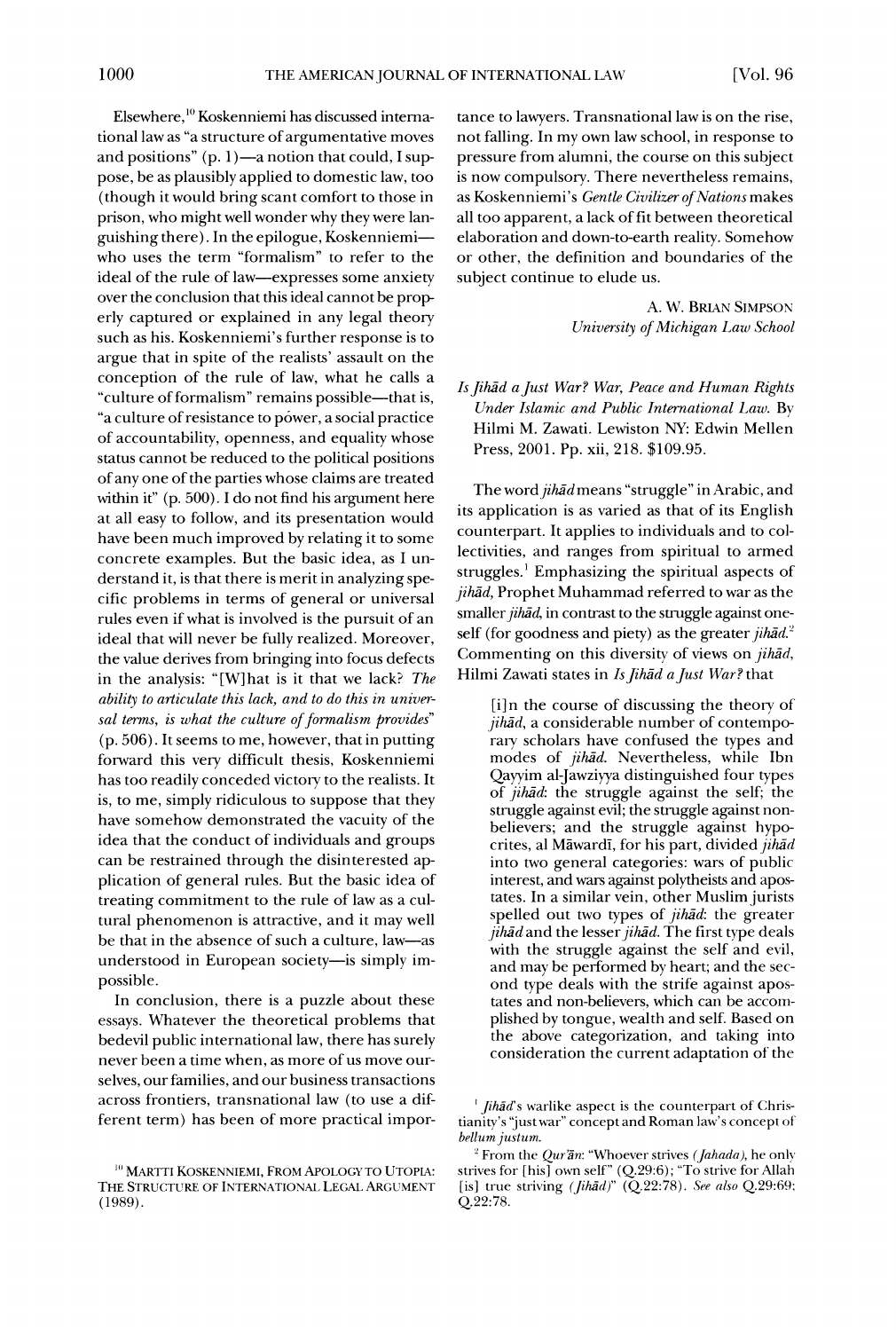Shari'a<sup>3</sup> in contemporary vein, types of *jihad* **can be subsumed under two categories: the moral struggle (greater jihad) and the armed**  struggle (lesser *jihad*). The first type is di**rected against the self and evil, while the second type deals with Muslims (highway robbers, rebels, apostates and unjust rulers), and with non-Muslims (polytheists and scripturaries). Since this study is based on the rules of Islamic and public international law, it is best to concentrate on the armed jihad; which includes the struggle against Muslim dissidents and unjust rulers even if they claim to be Muslims; and the struggle against non-Muslims: polytheists and scriptuaries. It is clear that the first type of fighting (against Muslims) falls within humanistic law, which deals with the rights of civilians and fighters in times of peace, while the other type (against non-Muslims) falls under humanitarian international law, which deals with the rights of civilians and combatants in times of international conflict. (Pp. 29-30, footnotes omitted)** 

Detractors of Islam,<sup>4</sup> as well as orientalists,<sup>5</sup> **have almost exclusively focused on the warlike as**pect of *jihad*. Even Muslim scholars-from earlier **periods of Islam6 up to and including our contem-**

**<sup>3</sup>[Author's Note: Shari'a refers to the body of law that identifies the norms of Islam that are applicable to Muslims, and by Muslims to non-Muslims. See M. Cherif Bassiouni & Gamal M. Badr, The Shari'ah: Sources, Interpretation, and Rule-Making, 1 UCLAJ. ISLAMIC & NEAR E.L. 135 (2002).]** 

**4 Such detractors include Bernard Lewis (The Political**  Language of Islam (1988)), Judith Miller (God Has Ninety-**Nine Names (1996)), Martin Kramer (Political Islam (1980)), Milton Viorst (Sand Castles: The Arabs in Search of the Modern World (1994)), Martin Peretz (in The New Republic), and Morton Zuckerman (in TheAtlantic). For a critique of these and other writers, see EDWARD SAID, COVERING ISLAM (1997).** 

**For a description of this genre of literature, see EDWARD SAID, ORIENTALISM (1979).** 

**6 The first authority was Iham Malik (d. 796). See MALIK IBN ANAS: THE FIRST FORMULATION OF ISLAMIC LAW (Aisha Aburrahinan Bewky trans., 1989). He was followed by the most noted legal authority, Muhammad al-Shayhani (d. 804), whose Kitab al-Siyyarcodified the laws and customs of war in accordance to Shari'a. His work was translated by Majjid Khaddury in THE ISLAMIC**  LAW OF NATIONS: SHAYBANI'S SIYYAR (1966). See also TAQI **AL-DIN IBN TAYMYYAH (d. 1328), AL-SIYASA AL-SHARIYYA FI ISLAH AL-RA 'I WA AL RA 'IYA (Governance according to God's Law in reforming both the ruler and his flock). Ibn Taymiyyah is considered to be an early fundamentalist who started the movement "al salefal saleh" (the righteous path). For a contemporary critique, see M. Cherif Bassiouni, A Search for Islamic Criminal Justice: An Emerging Trend in Muslim States, in THE ISLAMIC IMPULSE 244 (B. Stowaser ed., 1983), reprinted in NEW PERSPEC-TIVES ON ISLAM AND POLITICS IN THE MIDDLE EAST 249 (B. Stowaser ed., 1987).** 

**porary era7-have given disproportionate emphasis to the warlike, rather than the spiritual and social, aspects of jihad.8** 

**The reasons for this emphasis are the many ref**erences to *jihad* in the *Qur'an* and the *hadith* (say**ings of the Prophet).9 The formative period of**  Islam-from 610 to 632 C.E.<sup>10</sup>-was one character**ized by war between the Muslims and other tribes in the Arabian Peninsula, and it was also one during which Islam's survival as a religion and as an umma (nation) was at stake. During that time, the distinction between Darel-Selm (the land of peace) and Dar el-Harb (the land of war) was clear and unambiguous. Dar el-Selm was the territory controlled by Muslims or where Muslims could freely practice and proselytize Islam, and Dar el-Harb was the territory controlled by non-Muslims, who, if they had no treaty with the Muslims and prohibited the peaceful propagation of Islam, were presumed to be enemies of Islam. Dar el-Harb was**  where warlike *jihad* was to take place, subject to **many exceptions. These included the existence of treaties; whether the land was inhabited by** 

**7 See MUHAMMAD HAMIDULLAH, MUSLIM CONDUCT OF STATE (6th rev. ed. 1973); MAHMUD SHALTUT, AL-**QUR'AN WA L QITAL (1948) (The Qur'an and war); **'ABDULLAH MUSTAFA EL-MARAGHI,AL-JIHAD (1950). This shortcoming is also apparent in the works of contemporary fundamentalist Muslim writers such as Abu'l Ala'al-Mawdudi (d. 1976).** 

**8 For a succinct, yet comprehensive, survey, see RUDOLPH PETERS, JIHAD IN CLASSICAL AND MODERN ISLAM (1996).** 

**9 The complete record of the Sunna was compiled by Ishaq ibn Yassar 136 years after the death of the Prophet in 11 A.H. (A.H. refers to Anno Hajra). 1 A.H. corresponds to the year 622 C.E., which is the year of the Prophet's flight from Mecca to Medina. The most reliable sources of the Sunna are MUHAMMAD IBN ISMA'IL IBN IBRAHIM AL-MUGHIRA AL-JA'FI AL-BUKHARI, SAHIH AL-BUKHARI (Iman al-Nawawi ed., 1924), which contains 7,275 confirmed hadith, and MUSLIM IBN HAJJAJ AL-QUSHAYRI, SAHIH MUSLIM (Abdul Hamid Siddiqui trans., n.d.). Bukhari and Muslim, who were contemporaries, died in A.H. 257 and A.H. 261, respectively, and their works have endured the passage of time. Bukhari notes that there is agreement concerning the 7,275 hadith contained in his sahih, but that, because of repetition and overlaps, there are actually only 2,762 separate hadith. AL-BUKHARI, supra. At that time, there were 200,000 alleged hadith in circulation. The debate over what hadith are sahih, meaning true, is as extensive as the one over the interpretation of each hadith. The reconciliation of inconsistent and contradictory hadith is another complex issue; it is best addressed in ABD ALLAH IBN MUSLIM IBN QUTAYBA, TA'WIL MUKHTALAFAT AL-HADITH (Interpretation of differences in the hadith) (1936). For an analytical study on the technique of Sunna**  interpretation, see ABU ALI FARISI, JAWAHIR AL-USUL, FI **ILM HADITH AL-RASUL (1969).** 

<sup>10</sup> From the first Revelation upon Prophet Muham**mad, to his death.**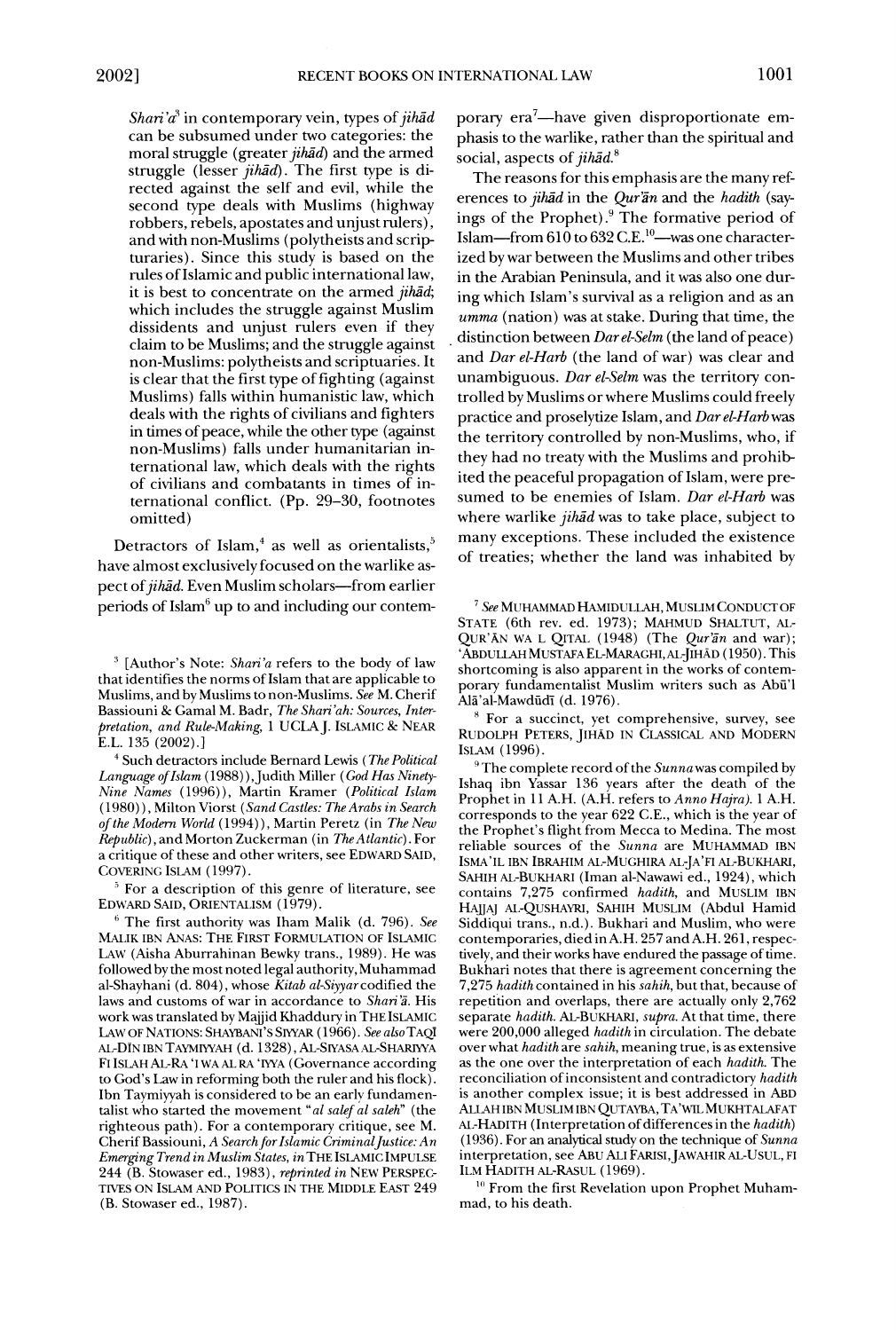**dhimmis, or people of the Book (namely, Christians and Jews who paid tribute, or jizya, to the Muslims); and several others that emerged in the Practice of the Prophet and in that of the first four Righteous Khalifas that followed him (633-61 C.E.)." The author refers to some of these exceptions in chapter four.** 

**As the threat to the Islamic nations' existence abated between the eighth and twelfth centuries C.E., and more friendly relations developed with other nations, new doctrinal limitations were imposed on the resort to jihad. Thus, the propagation of Islam by peaceful means (as the Prophet's hadith had preferred) became the rule and not the exception. This reflected the true spirit of Islam**  as expressed in the following passage of the Qu'ran **rejecting compulsion in conversions:12 "There is no compulsion in religion" (Q. 2:256). And also**  in the passage of the *Qur'an* addressing the peo**ple of the Book (Jews and Christians): "Those who believe, and those who are Jews, Christians and Sabians-whoever believe in God and the Last**  Day and doeth right-surely their reward is with **their Lord, and there shall no fear come them, nor shall they grieve" (Q. 2:62).** 

**From the days of the Prophet, jihadwas subject to conditions as to its rightfulness, but it was also** 

<sup>11</sup> These practices were deemed authoritative.

<sup>12</sup> It should be noted that the *Qur'an* has several ex**plicit verses prohibiting compulsion in religious conversion. The Muslim's duty/right is freedom of religion, including freedom to propagate it. Only when that is**  prohibited by non-Muslims can there be a call for *jihad*. **Nevertheless, it should be noted that early interpretations of the right to propagate were basically equivalent to "convert or submit," which was a form of compulsion. There was, however, the exception of the people of the Book, if they paid jizya or if they had a treaty with the Muslim nation. The following hadith of the Prophet refers to his orders to commanders of any armies or of any expedition:** 

**When you meet your heathen enemies, summon them to three things. Accept whatsoever they agree to, and refrain then from fighting them. Summon them to become Muslims. If they agree, accept their conversion. In that case, summon them to move from their territory to the abode of the immigrants [Medina]. If they refuse that, let them know that then they are like the Muslim Bedouins, and that they share only in the booty, when they fight together with the [other] Muslims. If they refuse conversion, then ask them to pay jizya. If they agree, accept their submission. But if they refuse, then ask God for assistance and fight them** 

**Later, Abu al-Walid Muhammad ibn Muhammad ibn Rushd (d. 1198) (Averroes) was more inclined toward the spirituality of jihad and argued that Islam's expansion was intended to be by peaceful means. FATAWA IBN RUSKI (Mukhtar ibn Tahir al-Tabibi ed., 1978).** 

**subject to limitations with respect to who could order it, whether it was an individual or collective duty or merely a right, and how it should be conducted. In general, jihad prohibited violence against women, children, the elderly, the sick and wounded, clerics, and places of worship of Christianity andJudaism.'3 The author deals with these aspects in chapters one and two, but does not refer to certain historical periods during which these limitations were not observed.** 

Warlike jihad originated as a right of self-de**fense. When the Prophet and his followers were forced to leave Mecca (622 C.E.), they were at**tacked by non-Muslims, and a verse of the *Qur'an* **was revealed about the right to self-defense against aggression: "Sanction is given unto those who fight because they have been wronged" (Q. 22:39).**  Later the *Qur'an* was more explicit:

**Fight in the way of God against those who fight against you, but do not begin hostilities for God does not love aggression. And slay them wherever you find them [the aggressors], and drive them out of their places whence they drove you out, for persecution is worse than slaughter. And fight not with them in the Inviolable Place of Worship until they attack you, then slay them. Such is the reward of disbelievers. (Q. 2:91-92 (emphasis added)).** 

**The Qur'an further states that "if they incline to peace, incline then also to it" (Q. 8:61).** 

**Between the seventh and twelfth centuries C.E., the four major Sunni schools of jurisprudence (and their various subschools) and the Shi'a, whose approaches to the interpretation of the Shari'a are**  different from the Sunni,<sup>14</sup> developed various, though similar, doctrines of *jihad*. In time, however, **the different schools and subschools in both Sunni and Shi'a' traditions came to different exegeses**  of *Qur'an* and *hadith* texts.<sup>15</sup> Most of these doc**trines extended jihad to justifiable aggression. These differences have been exploited of late by political fundamentalists, as explained below. The doctrinal evolution is not, however, covered in this book.** 

In the four chapters of Is Jihad a Just War? **Zawati compares Islamic law doctrines on the rightfulness of waging war, on who can declare war, and on the manner in which it is to be waged,** 

<sup>&</sup>lt;sup>13</sup> There were also instances where it was extended to **others, such as to Zoroastrian clerics and their temples.** 

<sup>&</sup>lt;sup>14</sup> See Bassiouni & Badr, supra note 3; WAEL B. HADAR, A HISTORY OF ISLAMIC LEGAL THEORIES (1997).

<sup>&</sup>lt;sup>15</sup> Notwithstanding these divergences, almost all doc**trines focused more on jihad's warlike aspects than on its societal and spiritual aspects.**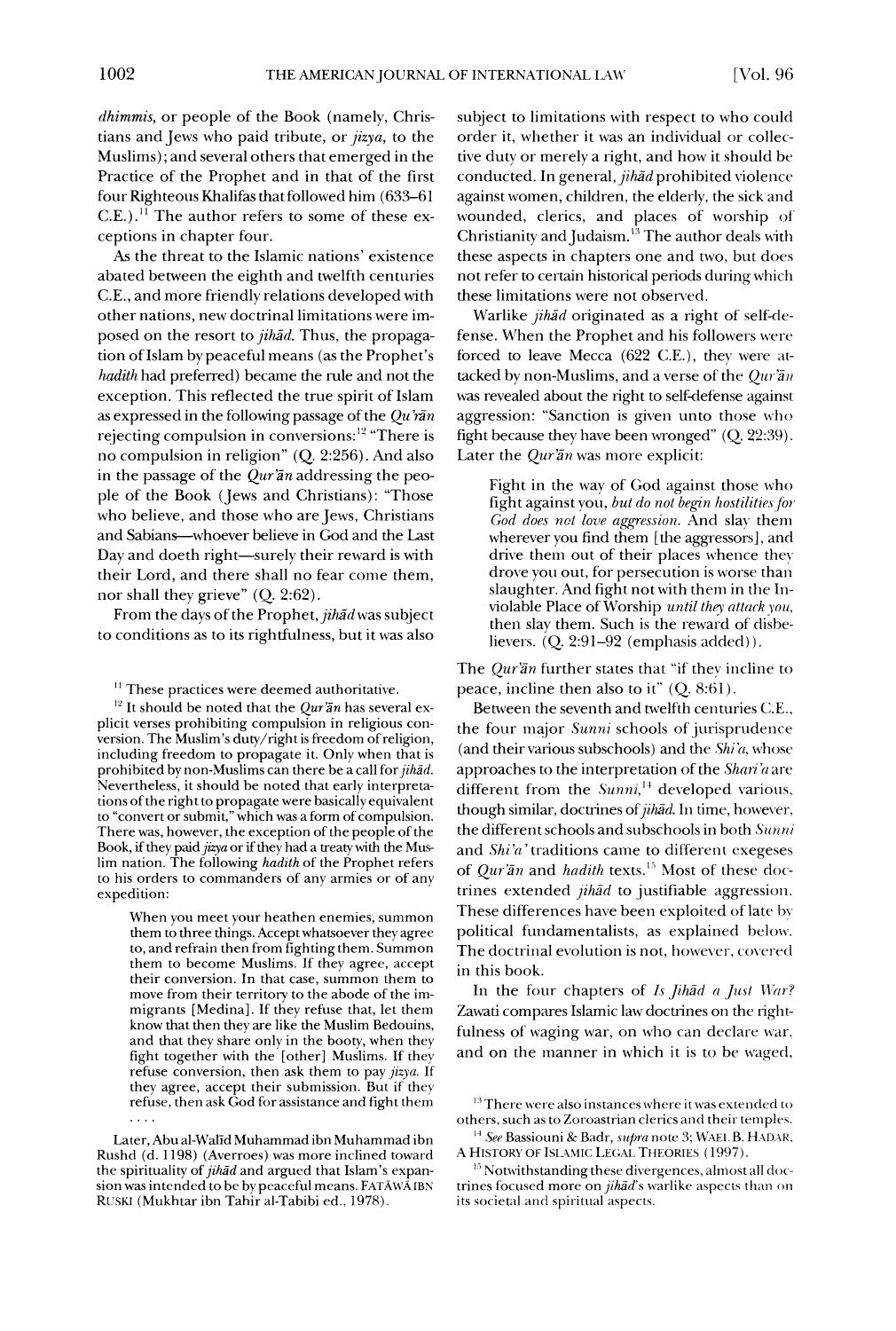**with contemporary international law doctrine. This undertaking is a large one, and the author gives us only a glimpse of it. Considering that the**  book has a mere 111 pages of text,<sup>16</sup> it is more of **a general introduction than an in-depth analysis of the subject.17 The author's quest-namely, to show jihad under its best light to Western readers-is laudable, but it does not reflect the full spectrum of doctrinal diversity and the associated applications throughout the fifteen centuries of Islam.'8 Likewise, the author's efforts to present jihad in a countervailing way to those who abuse it-whether fundamentalist Muslims fighting regimes that they deem corrupt or detractors of Islam who seek to portray it as a back**ward, cruel, and warlike religion,<sup>19</sup> both con**vinced of an inevitable clash with the Western-**Christian world<sup>20</sup>—are also laudable, but the work **is, alas, too sketchy to accomplish that goal.** 

**The book's organization could have been improved. Some of the chapters' contents overlap, and it is not always clear why topical coverage is scattered in different sections. For example, chapter one starts with war and belligerent occupation, though they deserve separate treatment. Chapter one also includes the different types of jihad,2' a subject that would have been better served as a distinct first chapter in order to acquaint the reader with the intricacies of the subject. Jihad as a just war is covered in chapter four following chapter two, which deals with "Jihad and International Relations" under the headings of treaties, reciprocity, arbitration, neutrality, diplomatic ex-**

**<sup>16</sup>It also has appendices (from pages 113 to 164) that contain translations of five significant treaties in the history of Islam and two contemporary Islamic human rights declarations. Presumably, the author wants to show that there is no substantial contradiction between Islam and contemporary human rights.** 

**<sup>17</sup>The book is an adaptation of the author's doctoral dissertation at McGill University School of Law, whose dean wrote a short preface.** 

**<sup>18</sup>See, in contrast, the comprehensive approach of PETERS, supra note 8.** 

**19 See supra note 4.** 

**20 See SAMUEL P. HUNTINGTON, THE CLASH OF CIVILI-ZATIONS AND THE REMAKING OF WORLD ORDER (1998);**  cf. JOHN ESPOSITO, THE ISLAMIC THREAT: MYTH OR RE-**ALITY (1992).** 

**change, and foreign trade.22 Other limits on the use of violence, the jus in bello, are found throughout chapters one and two. Chapter three is more of a comparative chapter on human rights law, with scant connection to jihad, aside from its possible limits under contemporary norms of human rights law and general principles of Islamic law.** 

**Jihad in the first century of Islam was predominantly warlike in nature. There is no reason fifteen centuries later for the defenders of Islam,**  like this author, to mitigate such a historical fact**it was simply dictated by the contextual exigencies of that time. But also during that period, Islam advanced the values of what we now call international humanitarian law,23 and the author correctly points that out throughout the book. Yet, while we can extol the virtues of that contribution at the time it occurred, we cannot equate itwith our contemporary normative standards, as the author does, even when there are several similarities.** 

**Notably absent from this book is the evolution of jihd, particularly those aspects regarding decolonization, the Palestinian-Israeli war, and Islamic political fundamentalism, which resorts to jihad for violence against Muslim regimes that they deem corrupt. Admittedly, these are controversial topics, but they are too important to be overlooked.** 

**The recent evolution of doctrinal pronouncements and jihad practice is as noteworthy as it is revealing. For all practical purposes, jihad had all but disappeared as the basis of ajust war during the period of the Turkish Ottoman Empire (1327- 1924 C.E.), though the Sultans of that empire sometimes invoked it for exhortative purposes to rally the masses behind a given military campaign. But jihad surfaced again in the colonial era following the First, and especially the Second, World War. The nationalist movements in Arab countries, as well as in Asian Muslim countries, were** 

**<sup>21</sup>The author refers to it as a doctrine, but there are**  many different doctrines of *jihad*, depending upon the **Madhahib, the doctrinal schools of thought (there are four major schools for the Sunni, and three major schools for the Shi'a). See PETERS, supra note 8, and his bibliography. See also Bassiouni & Badr, supra note 3, for the schools of interpretation, and WAEL B. HALLAQ, A HISTORY OF ISLAMIC LEGAL THEORIES (1997).** 

**<sup>22</sup>These exceptions illustrate the proposition that resort to war under the concept of jihad has legal and political limits that are dictated by considerations other than epistemological. While there are many examples during Islam's fifteen centuries of pragmatic considerations and political reasons for which the various ruling regimes have gone to war or refrained from it, these examples evidence the use of the concept of jihad for political purposes and for exhorting the Muslim masses to war. See also Bassiouni & Badr, supra note 3, at 178 ("Chronology of Major Dates in the History of the Islamic State(s)").** 

**<sup>23</sup>See M. Cherif Bassiouni, Evolution of International Humanitarian Law andArms ControlAgreements, inAMAN-UAL ON INTERNATIONAL. HUMANITARIAN LAW AND ARMS CONTROL AGREEMENTS 3 (M. CherifBassiouni ed., 2000).**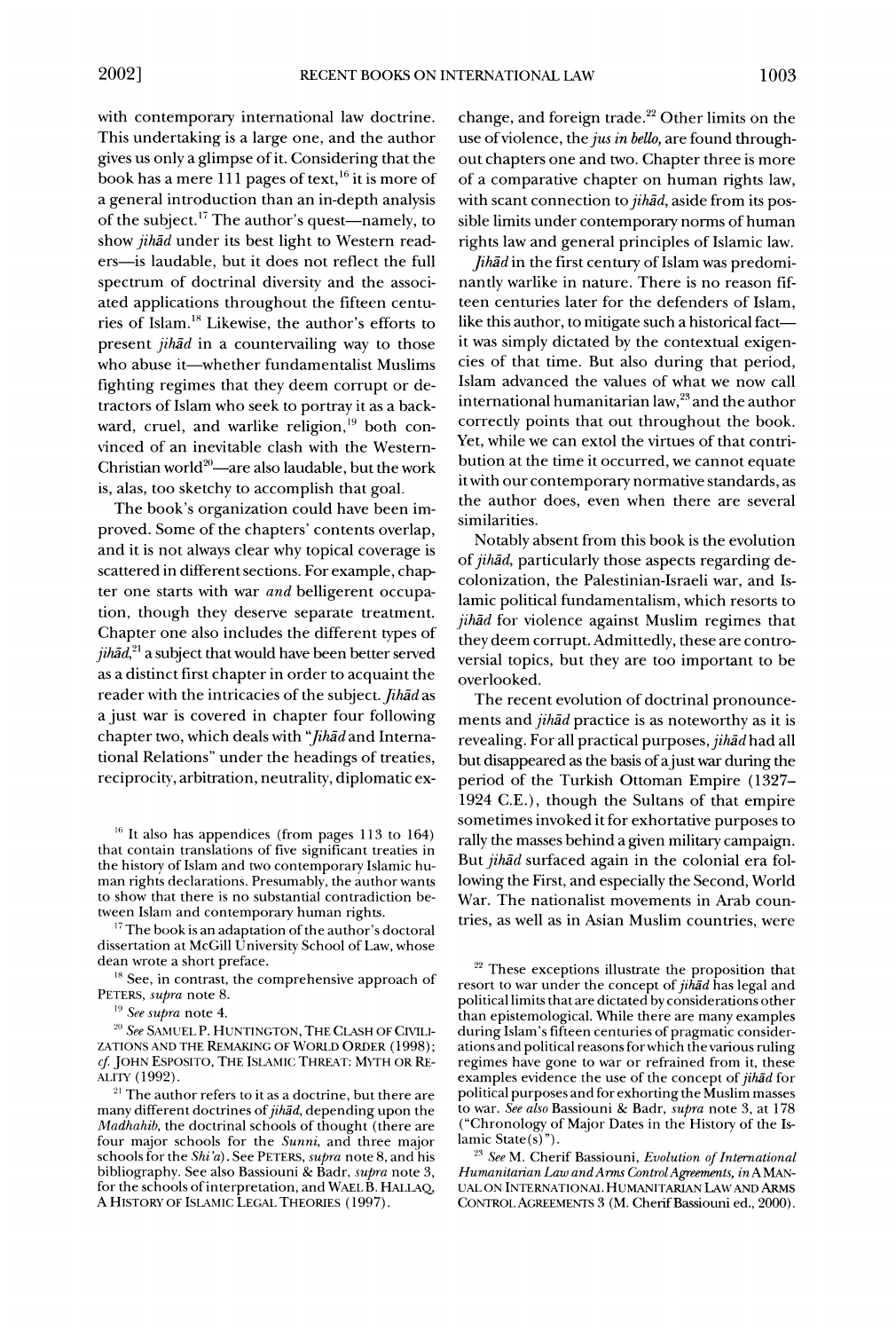**dominant, however, and those who adhered to Islamic fundamentalist organizations in these countries were few in number. As a result, the concept**  of *jihad* was not particularly salient, though schol**ars of that time sought to give it a modern inter**pretation.<sup>24</sup> *Jihad* instead became useful more re**cently as ajustification for those who wanted to fight against established Muslim regimes.** 

**Since the end of World War II, Islamic fundamentalism has grown throughout the fifty-three member-states of the Organization of the Islamic Conference. Certain groups have invoked the concept of jihad in order to justify their violent struggle against regimes that they deem corrupt and also against regimes that they judge are not properly applying the Shari'a. These groups selectively use earlier doctrinal writings on jihad, as**  well as their own exegeses of Qur'anic and hadith **texts, in order to legitimize their revolutionary and violent activities. In so doing, however, they ignore the correlative obligations that provide for limitations on the permissible use of violence and on the targets against which such violence can be applied. In short, the right to resort to violence, as these groups justify it under some extrapolation of jihad, overshadows the limits of resort to violence.** 

**As these violent, revolutionary groups broke up into smaller ones, each one proclaimed its own brand of jihad doctrine and pursued violence by unjustified means. Such groups simply declared a given ruler or regime to have become kafirmeaning that they had strayed away from Islam,**  which is equivalent to committing *hudud* crimes,<sup>25</sup> punishable by death.<sup>26</sup> In this way the groups jus**tified the assassinations and other acts of impermissible violence in which they had engaged.** 

**Jihad became the legitimization of those Islamic organizations' resort to unlawful violence as a means either of achieving the ultimate goal of the ideal Islamic state or of fighting the enemies** 

**<sup>25</sup>Aly Aly Mansour, Hudud Crimes, in THE ISLAMIC CRIMINALJUSTICE SYSTEM 195 (M. CherifBassiouni ed., 1982).** 

**of Islam.27 It has been carried out not only against domestic regimes,28 but also on an international scale, as evidenced by Osama bin Laden's call for jihad against the United States-which resulted in such attacks as those against the U.S. embassies in Dar es Salaam (Tanzania) and Nairobi (Kenya), against the USS Cole off the coast of Yemen, and against the World Trade Center and the Pentagon.29 These acts of violence are unjustified in Islam.** 

**Jihad is also invoked in the Palestinian-Israeli conflict by such organizations as Hamas, Hez**bollah, and Islamic Jihad.<sup>30</sup> All three believe that **they have a right to resort to armed struggle against Israel's occupation of Palestine, and in that respect, they are correct. But that is not jihad, since the dispute between Palestinians and Israelis is not over the free exercise of Islam as a religion or over its propagation. It is simply an armed conflict concerning Palestinian independence. Nevertheless, under both contemporary law of armed conflict and Islamic law, there are limits to the use of force. All three groups claiming to operate in accordance with Islamic law have, however, resorted to means that include unlawful violence against civilians, which both Islam and contemporary international law condemn, irrespective of the behavior of their opponents.31 Theirs, however, is not a unique experience. Almost every decolonization conflict and conflict of a non-international character since World War II has involved the**  use of unlawful violence by the insurgent group,<sup>32</sup>

**29 See, e.g., M. Cherif Bassiouni, Legal Controls of International Terrorism: A Policy-Oriented Perspective, 43 HARV. INT'L L.J. 83 (2002).** 

**:0 For an insightful recent book that goes into the**  religious background of the conflict, see ROSEMARY **RADFORD REUTHER & HERMANJ. REUTHER, THE WRATH OF JONAH: THE CRISIS OF RELIGIOUS NATIONALISM IN THE ISRAELI-PALESTINIAN CONFLICT (2002).** 

 $31$  Reprisals that constitute violations of international **humanitarian law are prohibited. See FRITZ KALSHOVEN & LISBETH ZEGVELD, CONSTRAINTS ON THE WAGING OF WAR: AN INTRODUCTION TO INTERNATIONAL HUMANI-TARIAN LAW (3d ed. 2001). The same substantive rules did not, however, clearly exist under the Islamic law of armed conflict, although there are some constructions to the contrary. See, e.g., KHADDURY, supra note 6.** 

**<sup>32</sup>SeeJennifer Balint, An Empirical Study of Conflict, Conflict Victimization and Legal Redress 1946-1996, in REIGNING IN IMPUNITY FOR INTERNATIONAL CRIMES AND SERIOUSVIOLATIONS OF FUNDAMENTAL HUMAN RIGHTS:** 

**<sup>24</sup> Among them Sheikh Mahmud Shaltut, Al-Azhar's rector, see supra note 7, Sheikh Mustafa El-Maraghi, see supra note 7, and Sheikh Muhammad Abu Zahra, the University of Cairo's professor of Shari 'a and a leading expert whose many writings were published between 1950 and 1970. They followed the lead of the great contemporary reformer Sheikh Mohammed Abdou, for whom the propagation of Islam was to be by peaceful means, thus implicitly rejecting the early notion of jihad that some doctrines espoused when religious differences between peoples meant war.** 

**<sup>26</sup>See M. Cherif Bassiouni, Death as a Penalty in the**  Shari'a, in THE DEATH PENALTY: CONDEMNED 65 (International Commission of Jurists, 2000).

<sup>&</sup>lt;sup>27</sup> See, e.g., AHMED RASHID, JIHAD: THE RISE OF MILI-**TANT ISLAM IN CENTRAL ASIA (2002); MARYANNE WEAVER, A PORTRAIT OF EGYPT: AJOURNEYTHROUGH THE WORLD**  OF MILITANT ISLAM (2000).

**<sup>2&</sup>quot; See M. CherifBassiouni, The Face of Terror, CHICAGO TRIBUNE, October 21, 2001, §2, at 1.**